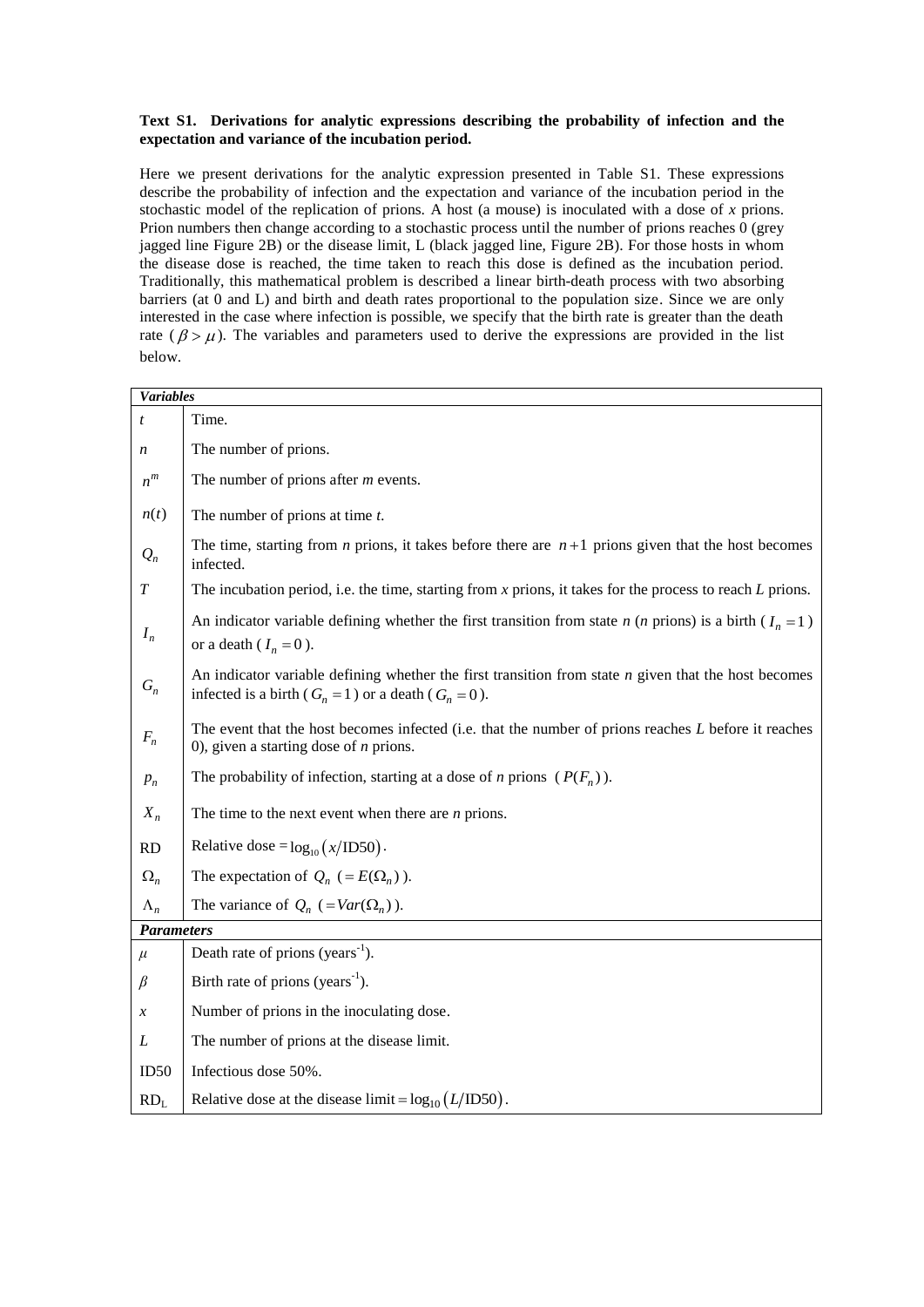#### **1. The probability of infection, p**

To find an expression for the probability of infection we consider how the number of prions will change from the start of the infection. At the start of the infection there are *x* prions. Define an event as either a birth of a prion or a death of a prion. Then the change in the number of prions can be regarded as a random walk consisting of a series of these events and where the number of prions after each event increases by 1 if the event is a birth or decreases by 1 if the event is a death. The random walk ends when the number of prions reaches zero or the disease limit  $(L)$ . We define  $n^m$  be the number of prions after the mth event, thus, more specifically,  $n^m$  is a random walk on  $\{0,1,...L$  with absorbing barriers at 0 and L. The starting value is  $n^0 = x$ . To find the probability of infection we simply need to find the probability that the random walk reaches the disease limit ( $n^m = L$ ) before it reaches zero ( $n^m = 0$ ). Part of this proof is provided in Grimmett and Welsh 1986 [22] where it is described in the context of the 'Gambler's Ruin' problem.

Since each transition in the random walk can be either a birth or a death, the probabilities assigned to the random walk are given by:

the random walk are given by:  
\n
$$
n^{m} = \begin{cases} n^{m-1} + 1 & \text{(birth)} \\ n^{m-1} - 1 & \text{(death)} \end{cases} \qquad \text{with probability} \quad \beta/(\beta + \mu) \tag{1}
$$

Let  $I_n$  be an indicator variable defining whether the first transition from state n is to state  $n+1$  $(I_n = 1)$  or to state  $n-1$   $(I_n = 0)$ . Also let  $F_x$  be the event that the host becomes infected, given a starting dose of *x* prions, i.e. the event that the number of prions reaches *L* before it reaches 0.

Using the partition theorem we can write:  
\n
$$
P(F_x) = P(F_x | I_1 = 1)P(I_1 = 1) + P(F_x | I_1 = 0)P(I_1 = 0)
$$
\n(2)

Using the partition theorem we can write:  
\n
$$
P(F_x) = P(F_x | I_1 = 1)P(I_1 = 1) + P(F_x | I_1 = 0)P(I_1 = 0)
$$
\n
$$
\Rightarrow P(F_x) = P(F_x | \text{start at dose } x + 1)P(I_1 = 1) + P(F_x | \text{start at dose } x - 1)P(I_1 = 0)
$$
\n(3)

$$
\Rightarrow P(F_x) = P(F_x | \text{start at dose } x+1)P(I_1=1) + P(F_x | \text{start at dose } x-1)P(I_1=0)
$$
\n
$$
\Rightarrow P(F_x) = P(F_{x+1})P(I_1=1) + P(F_{x-1})P(I_1=0)
$$
\n(3)

Let  $p_x = P(F_x)$  = the probability of infection starting at dose *x*. Since  $P(I^{1}=1) = P(n^{1} = x+1) = \beta/(\beta + \mu)$  and  $P(I^{1}=1) = P(n^{1} = x-1) = \mu/(\beta + \mu)$ .

$$
\Rightarrow p_x = p_{x+1} \left( \frac{\beta}{\beta + \mu} \right) + p_{x-1} \left( \frac{\mu}{\beta + \mu} \right) \quad \text{for } 1 \le x \le L - 1 \tag{5}
$$

This is a homogeneous second order difference equation with boundary conditions  $p_0 = 0$  and  $p_L = 1$ . The general solution of this equation for  $\mu \neq \beta$  is given by:

$$
p_x = \frac{\left(\mu/\beta\right)^x - 1}{\left(\mu/\beta\right)^L - 1}
$$
\n(6)

Since  $\beta > \mu$ , and since *L* is large we substitute into equation 6 the approximation  $(\mu/\beta)^L = 0$ .

$$
p_x = 1 - \left(\mu/\beta\right)^x \tag{7}
$$

Note that an expression for the ID50 can be found by substituting into equation 7,  $p_{ID50} = 0.5$  and  $x =$ ID50.

$$
0.5 = 1 - (\mu/\beta)^{1250}
$$
 (8)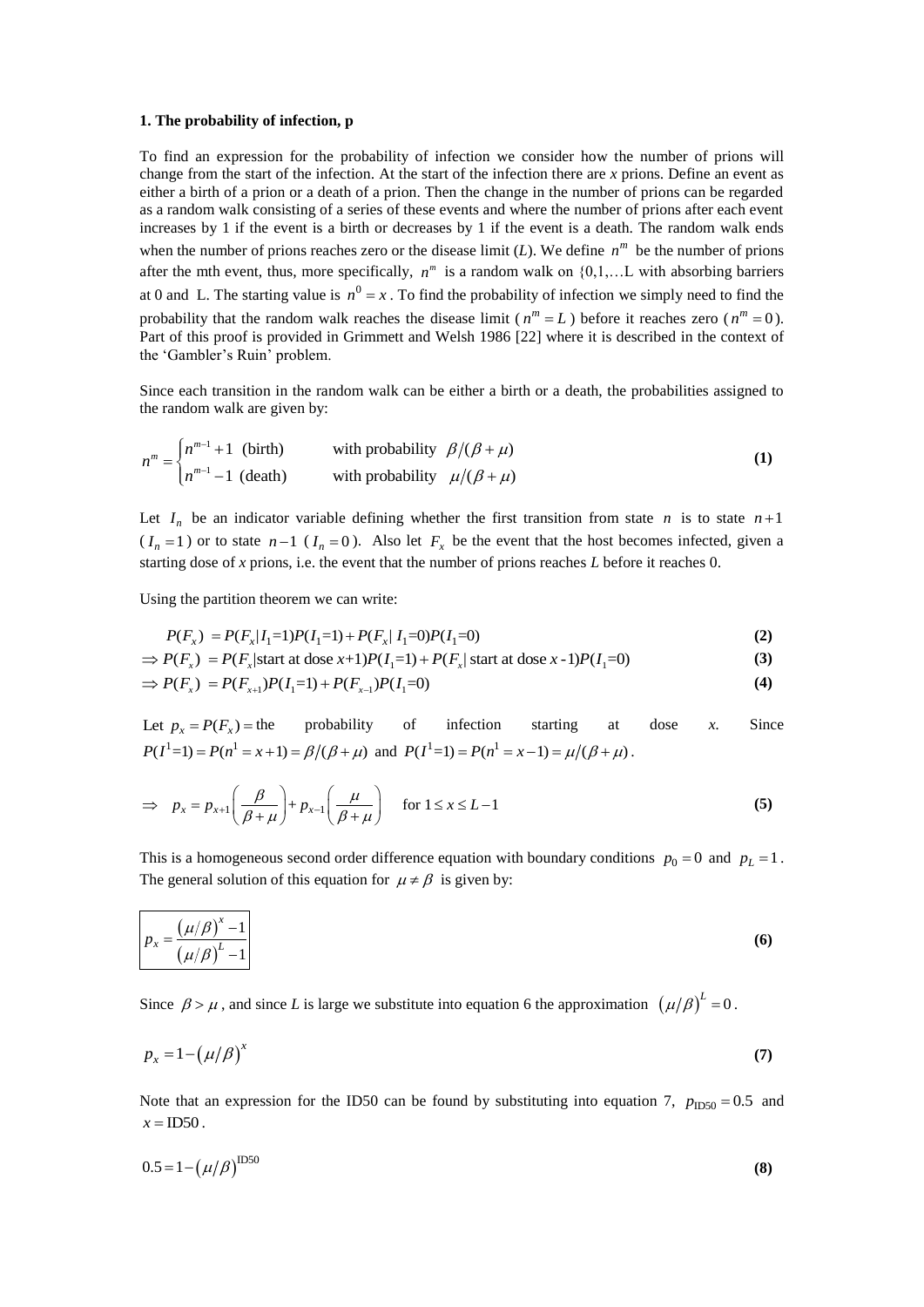$$
\left(\mu/\beta\right) = 0.5^{\frac{1}{\text{ID}50}}\tag{9}
$$

$$
p_x = 1 - 0.5^{\frac{x}{\text{ID}50}} \tag{10}
$$

We define the relative dose (RD) to be:  $RD = log_{10} \left( \frac{x}{1D50} \right)$ . Therefore the probability of infection (which we rename as  $p$ ) is given by the formula below. It is dependent only upon the relative dose.

$$
p = 1 - 0.5^{10^{RD}} \tag{11}
$$

Equation 10 can be linearized to show that the probability of infection is proportional to the dose  $(p_x \propto x)$  at low doses (i.e. when  $x \ll \text{ID}50$ ).

$$
(p_x \propto x)
$$
 at low doses (i.e. when  $x \ll \text{ID50})$ .  

$$
p_x = 1 - 0.5^{\frac{x}{\text{ID50}}} = 1 - \left(1 + \frac{x \ln(0.5)}{1D50} - \frac{1}{2!} \left(\frac{x \ln(0.5)}{1D50}\right)^2 + \frac{1}{3!} \left(\frac{x \ln(0.5)}{1D50}\right)^3 + \dots\right) \approx -\frac{x \ln(0.5)}{\text{ID50}} \propto x
$$
(12)

#### **2. The expectation of the incubation period,** *E(T).*

We describe how to find an expression for the expectation of the incubation period. The first thing to note is that where in the derivation for the probability of infection we considered a random walk where the dummy variable *m* represented the number of events that have taken place, in this proof we introduce a continuous measure of time since inoculation *t* (e.g. days). We define the incubation period *T* to be the time between inoculation and infection. In relation to the model, this is the time it takes for the number of prions in the population to grow from the inoculating dose  $(x)$  to the disease limit  $(L)$ . Note that this time is naturally conditioned on infection, i.e. on the number of prions reaching *L* before 0. The derivation we provide here is adapted from one provided in Ross (1997) [34].

Let  $Q_n$  (for  $n \ge 1$ ) be the time, starting from state *n* (*n* prions), it takes for state *n*+1 to first be reached given that the host becomes infected. For example,  $Q_3$  is the time, starting from state 10 (10 prions in population), it takes for the process to first enter state 11 (11 prions in the population) given that the host becomes infected.

The incubation period, *T*, is simply  $Q_n$  summed from the inoculating dose (*x*) to *L-1*.

$$
T = \sum_{n=x}^{L-1} Q_n \tag{13}
$$

We aim to find an expression for the expectation of the incubation period  $(E(T))$ . Since this can be written as the sum of the expectations of the  $Q_n$ 's, we will recursively compute  $E(Q_n)$  for  $n = x$  to  $L-1$ .

$$
E(T) = \sum_{n=x}^{L-1} E(Q_n)
$$
\n
$$
(14)
$$

We assume that the birth-death process presented is a stochastic Poisson process, i.e. events (births and deaths of prions) occur continuously and [independently of one another.](http://en.wikipedia.org/wiki/Memorylessness) Thus, the time between events are described by exponential distributions. More specifically, if we define  $X_n$  to be the time until the next event when there are *n* prions in the population then  $X_n$  is an exponential distribution with rate  $n(\beta + \mu)$ , i.e. the rate is proportional to the product of the number of prions in the population and the sum of the birth and death rate.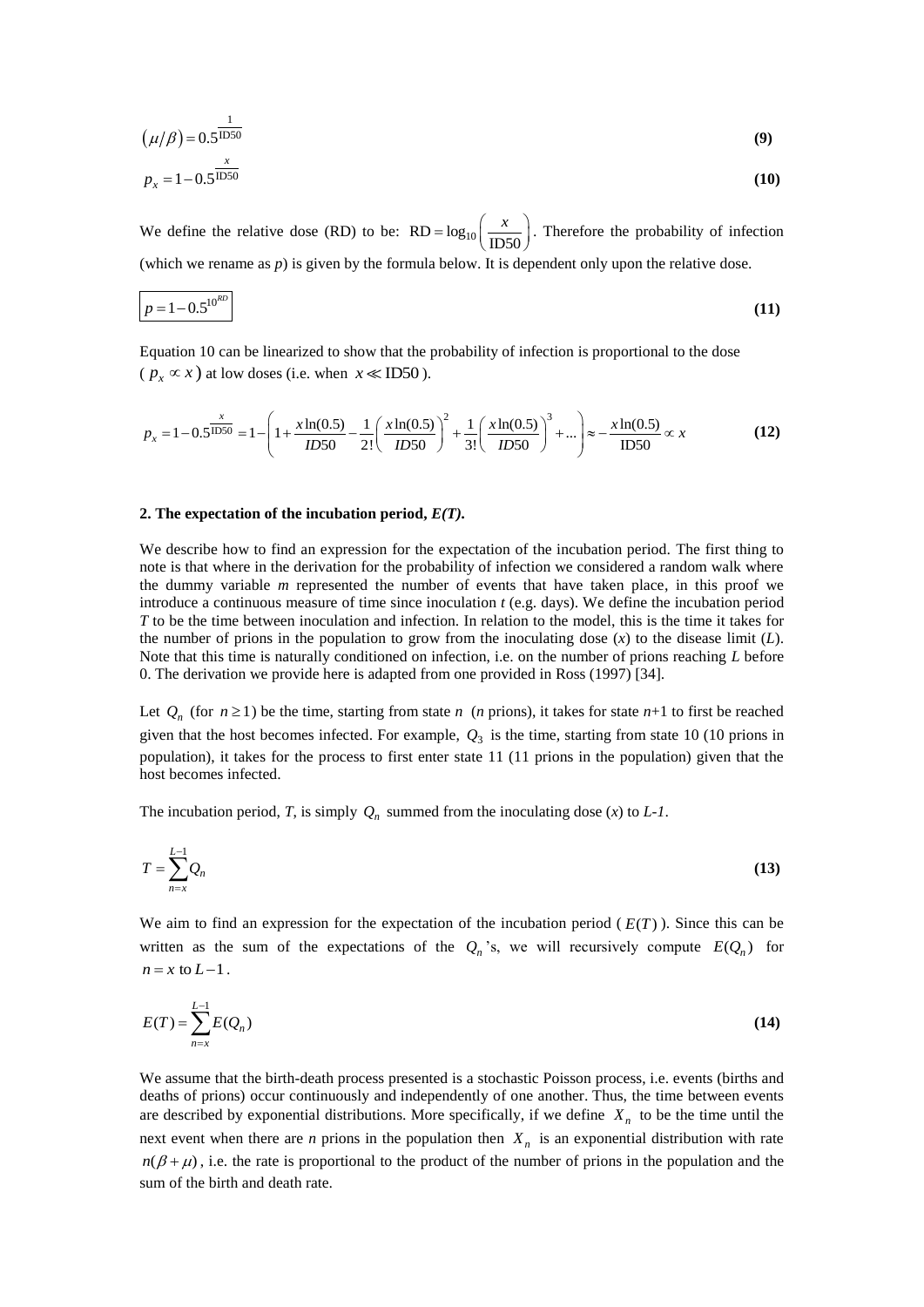$$
X_n \sim Exp\big(n(\beta + \mu)\big) \tag{15}
$$

As defined above,  $Q_1$  is the time, starting from 1 prion it takes before there are 2 prions given that the host becomes infected. Since the random walk needs to go directly from 1 prion to 2 prions to avoid reaching  $0, Q_1$  is simply the time to the next event when there 1 prion in the population. Therefore:

$$
Q_1 \sim X_1 \sim Exp(\beta + \mu) \tag{16}
$$

And

$$
E(Q_1) = \frac{1}{\beta + \mu} \tag{17}
$$

Define  $G_n \sim I_n | F_n$ , i.e.

Define 
$$
G_n \sim I_n |F_n
$$
, i.e.  
\n
$$
G_n = \begin{cases} 1 & \text{if the 1st transition from } n \text{ is to } n+1 \text{ (a birth), given the host becomes infected} \\ 0 & \text{if the 1st transition from } n \text{ is to } n-1 \text{ (a death), given the host becomes infected} \end{cases}
$$
\n(18)

To calculate  $E(Q_n)$  for  $n \ge 2$  we can condition on whether the first transition from *n* is a birth given the host becomes infected starting from dose n ( $G<sub>n</sub> = 1$ ) or whether the first transition from *n* is a death

given that the host becomes infected from dose *n* (
$$
G_n = 0
$$
):  
\n
$$
E(Q_n) = E(Q_n | G_n = 1) P(G_n = 1) + E(Q_n | G_n = 0) P(G_n = 0)
$$
\n(19)

To calculate  $E(Q_n | G_n = 1)$  and  $E(Q_n | G_n = 0)$  note that, independent on whether the first transition is a birth or death, the time until it occurs,  $X_n$ , is exponential with rate  $n(\beta + \mu)$ . If this first transition is a birth the population size is  $n+1$ , so no additional time is needed; whereas if it's a death, then the population size becomes  $n-1$  and the additional time needed to reach  $n+1$  is equal to the time it takes to return to state *n* (this has mean  $E(Q_{n-1})$ ) plus the additional time it takes to reach  $n+1$  (this has mean  $E(Q_n)$ ). Thus:

$$
E\left(Q_n \mid G_n = 1\right) = \frac{1}{n(\beta + \mu)}\tag{20}
$$

$$
E(Q_n | G_n = 0) = \frac{1}{n(\beta + \mu)} + E(Q_{n-1}) + E(Q_n)
$$
\n(21)

To calculate 
$$
P(G_n = 1)
$$
 and  $P(G_n = 0)$  we use a standard conditional probability formulae:  
\n
$$
P(G_n = 1) = P(I_n = 1 | F_n) = \frac{P(F_n | I_n = 1)P(I_n = 1)}{P(F_n)} = \frac{P_{n+1}P(I_n = 1)}{P_n} = \frac{P_{n+1}\beta}{P_n(\beta + \mu)}
$$
\n(22)

$$
P(G_n = 0) = P(I_n = 0 | F_n) = \frac{P(F_n | I_n = 0)P(I_n = 0)}{P(F_n)} = \frac{P_{n-1}P(I_n = 0)}{P_n} = \frac{P_{n-1}\mu}{P_n(\beta + \mu)}
$$
(23)

By substituting equations 20-23 into equation 19, we find:  
\n
$$
E(Q_n) = \frac{1}{n(\beta + \mu)} \frac{p_{n+1}}{p_n} \frac{\beta}{(\beta + \mu)} + \left(\frac{1}{n(\beta + \mu)} + E(Q_{n-1}) + E(Q_n)\right) \frac{p_{n-1}}{p_n} \frac{\mu}{(\beta + \mu)}
$$
\n(24)

By substituting in the expression for  $p_n$  (equation 6) and solving for  $E(Q_n)$  we find: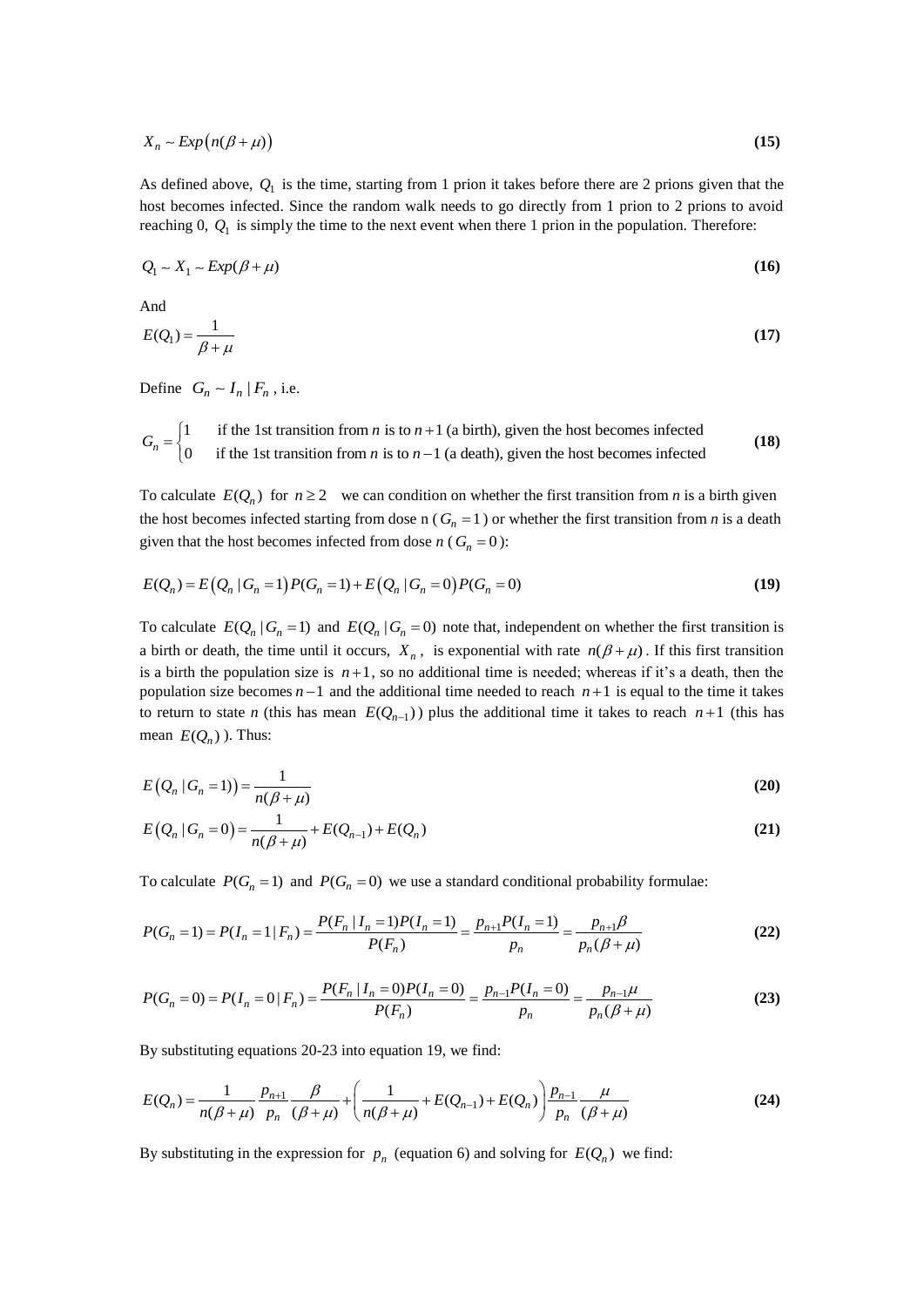$$
E(Q_n) = \frac{1}{\left(\mu^{n+1} - \beta^{n+1}\right)} \left(\frac{\mu^n - \beta^n}{n} + \mu \beta (\mu^{n-1} - \beta^{n-1}) E(Q_{n-1})\right)
$$
(25)

Define  $\Omega_n$  to be the expectation of  $Q_n$  ( $\Omega_n = E(Q_n)$ ), then equations 14 and 25 can be rewritten as:

$$
E(T) = \sum_{n=x}^{L-1} \Omega_n
$$
\n
$$
O = \frac{1}{\left(\mu^n - \beta^n + \mu g(\mu^{n-1} - \beta^{n-1})O\right)}
$$
\n(26)

$$
\Omega_n = \frac{1}{\left(\mu^{n+1} - \beta^{n+1}\right)} \left(\frac{\mu^n - \beta^n}{n} + \mu \beta (\mu^{n-1} - \beta^{n-1}) \Omega_{n-1}\right)
$$
(27)

As doses increase beyond the ID50 (relative dose 0) the probability of infection quickly approaches 1 (see Figure 1A). For positive relative doses the following approximation to  $E(Q_n)$  can therefore be found by substituting  $p_{n+1} = p_n = p_{n-1} = 1$  into equation 24.

$$
E(Q_n) = \frac{1}{n\beta} + \frac{\mu}{\beta} E(Q_{n-1})
$$
\n(28)

After substituting this expression into equation 14 and using the iterative method it can be shown that for large relative doses:

$$
E(T) \approx \frac{1}{\beta - \mu} \ln\left(\frac{L}{x}\right)
$$
 (29)

The relative dose is defined as:  $RD = log_{10} \left( \frac{x}{1D50} \right)$  and the relative dose at the disease limit can be defined as  $RD_L = log_{10} \left( \frac{L}{ID50} \right)$ . Therefore the expectation of the incubation period beyond approximately relative dose 0 can be written in terms of the relative dose (RD), the relative dose at the disease limit  $(RD<sub>L</sub>)$  and the net growth rate (β-μ). The expression shows that the expectation of the incubation period is:

$$
E(T) \approx \frac{\ln(10)}{\beta - \mu} (RD_{L} - RD)
$$
\n(30)

Thus for positive relative doses the expectation of the incubation period decreases linearly with relative dose.

### **3. The variance of the incubation period, Var(T)**

We aim to find the variance of the incubation period,  $Var(T)$ . This proof is adapted from one provided in Ross (1997) [34]. Since  $L-1$ *n n x*  $T = \sum_{i=1}^{n} Q_i$ - $=\sum_{n=x}Q_n$  (equation 13) and since, by the Markovian property, the successive random variables  $(Q_n)$  are independent, it follows that:

$$
Var(T) = \sum_{n=x}^{L-1} Var(Q_n)
$$
\n(31)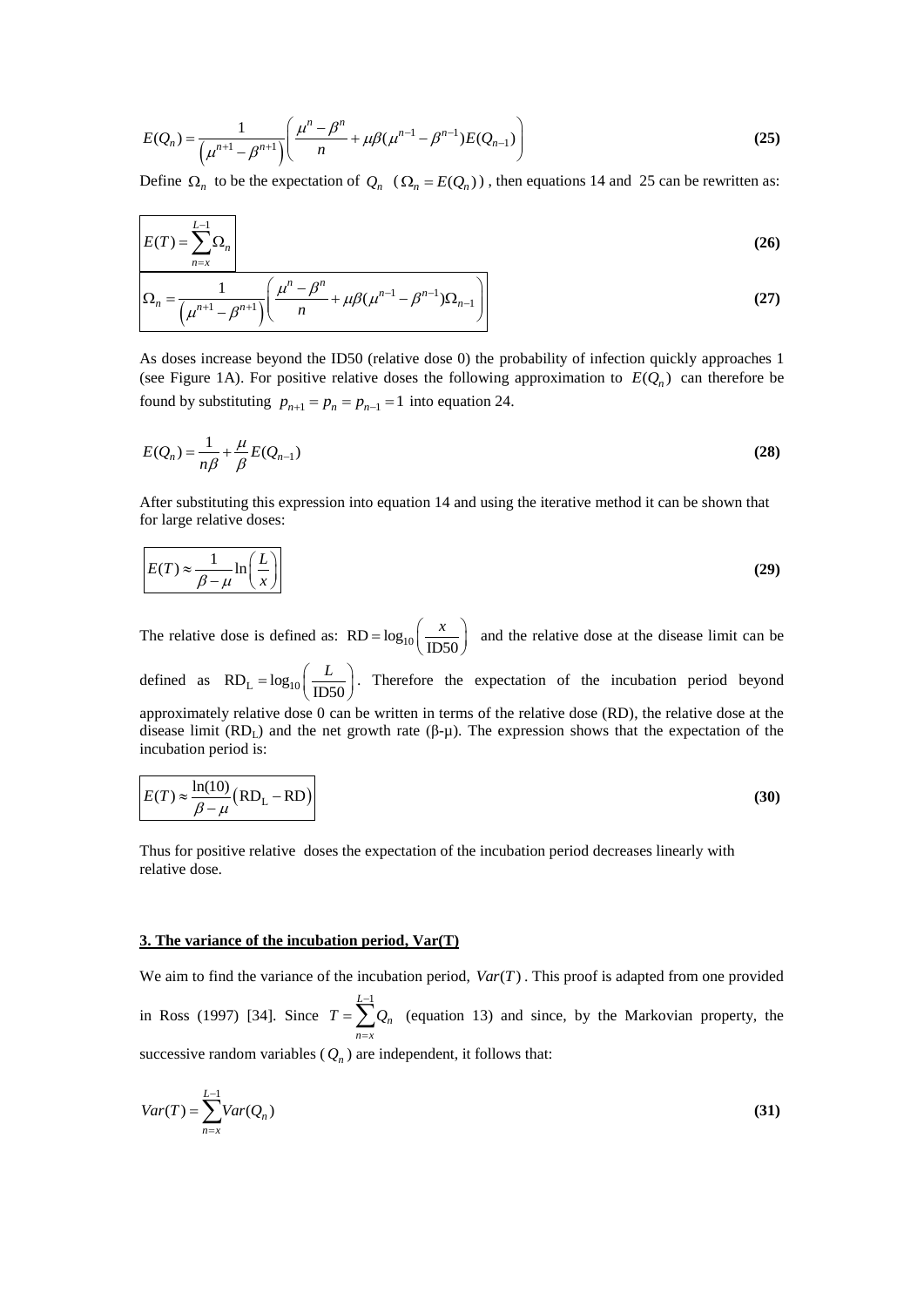Therefore we need to compute  $Var(Q_n)$  for each *n*. These can be computed recursively starting at  $Var(Q_1)$ . Since  $Q_1 \sim X_1 \sim Exp(\beta + \mu)$  (equation 16)

$$
Var(Q_1) = \frac{1}{\left(\beta + \mu\right)^2} \tag{32}
$$

To find  $Var(Q_n)$  for  $n \ge 2$ , we can use the conditional variance formulae on the two random variables,  $Q_n$  and  $G_n$ 

$$
Var(Q_n) = Var(E(Q_n | G_n)) + E(Var(Q_n | G_n))
$$
\n(33)

# $\overline{\text{First find}} \text{Var}\big(E\big(Q_n \,|\, G_n\big)\big)$

Note that equations 20 and 21 can be written as:

$$
E(Q_n | G_n) = \frac{1}{(\beta + \mu)n} + (1 - G_n)(E(Q_{n-1}) + E(Q_n))
$$
\n(34)

$$
\Rightarrow Var(E(Q_n | G_n)) = Var(G_n)(E(Q_{n-1}) + E(Q_n))^{2}
$$
\n(35)

Find  $Var(G_n)$ :

$$
Var(G_n) = E\left(G_n^2\right) - \left(E(G_n)\right)^2\tag{36}
$$

From equations 22 and 23 we have:

$$
P(G_n = 1) = \frac{p_{n+1}\beta}{p_n(\beta + \mu)}
$$
\n(37)

$$
P(G_n = 0) = \frac{p_{n-1}\mu}{p_n(\beta + \mu)}
$$
\n(38)

Therefore

Therefore  
\n
$$
E(G_n) = 1 \times P(G_n = 1) + 0 \times P(G_n = 0) = \frac{p_{n+1}\beta}{p_n(\beta + \mu)}
$$
\n(39)

And

And  
\n
$$
E(G_n^2) = 1^2 \times P(G_n = 1) + 0^2 \times P(G_n = 0) = \frac{p_{n+1}\beta}{p_n(\beta + \mu)}
$$
\n(40)

$$
\Rightarrow Var(G_n) = \frac{p_{n+1}\beta}{p_n(\beta + \mu)} \left(1 - \frac{p_{n+1}\beta}{p_n(\beta + \mu)}\right)
$$
(41)

$$
Var(E(Q_n | G_n)) = Var(G_n)(E(Q_{n-1}) + E(Q_n))^{2}
$$
  
= 
$$
\frac{\beta p_{n+1}}{(\beta + \mu) p_n} \left(1 - \frac{\beta p_{n+1}}{(\beta + \mu) p_n}\right) (E(Q_{n-1}) + E(Q_n))^{2}
$$
 (42)

 $\underline{\textit{Second find}}\,\, E\big(\textit{Var}\big(\mathcal{Q}_n\,|\,G_n\big)\big)$